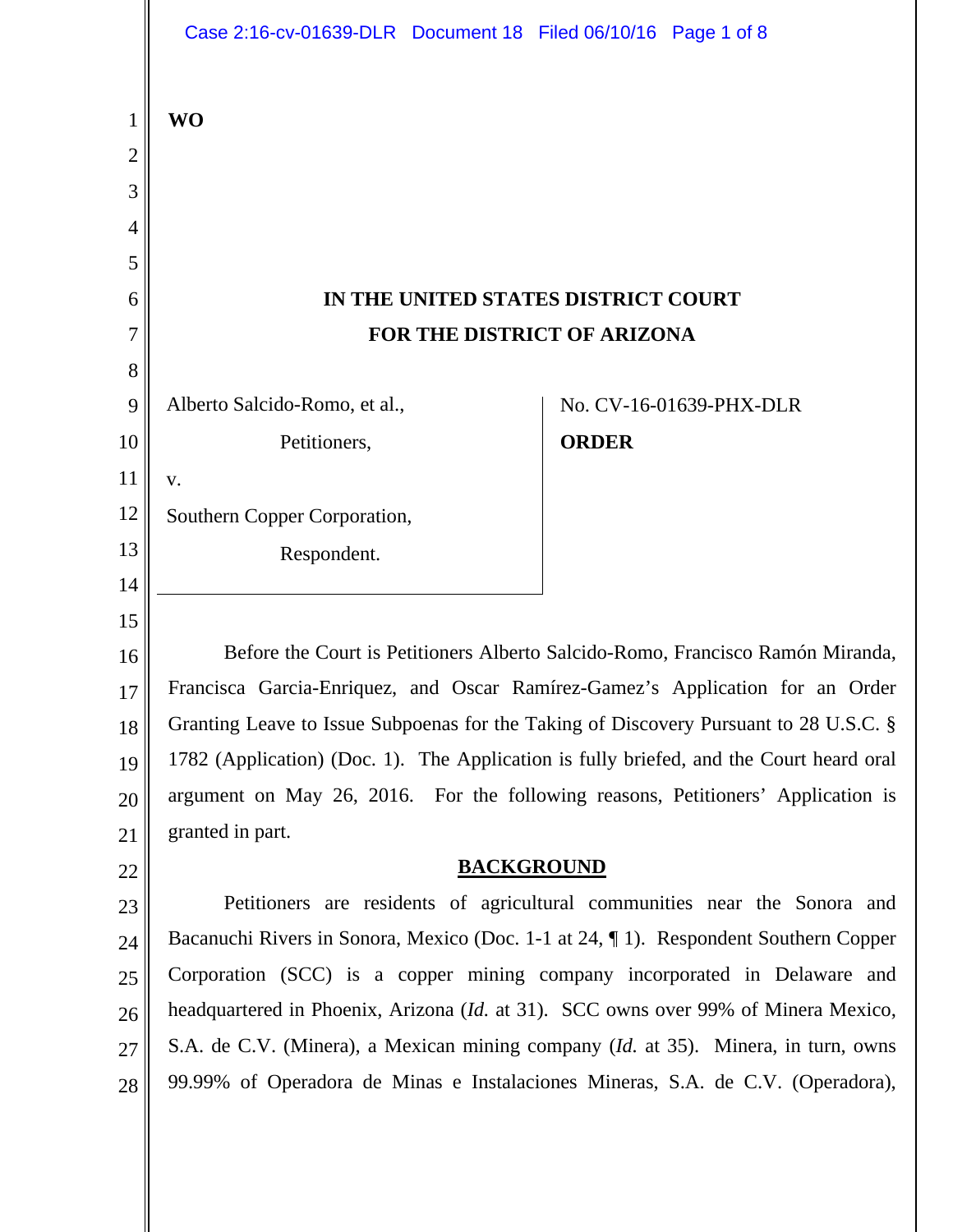another Mexican mining company that operates the Buenavista del Cobre (BVC) mine in Cananea, just north of Petitioners' communities (*Id.* at 28, ¶ 12).

 On August 6, 2014, over 10 million gallons of toxic mining waste spilled from a BVC copper leaching plant into the Bacanuchi River, a tributary of the Sonora River. The spill contaminated nearly 120 miles of the Sonora River and affected over 24,000 people, including Petitioners (*Id.* at 24, ¶ 1; Doc. 1 at 3). In 2015, Petitioners filed seven writ of *amparo* actions regarding the spill in Mexican courts (Doc. 1-1 at 24,  $\P$  2).<sup>1</sup> The writ of *amparo* actions are against various governmental entities and, in two cases, against BVC (Doc. 13-1, ¶ 2). Petitioners also plan to file an environmental lawsuit against BVC and Operadora, for which they currently are conducting a pre-suit investigation (Doc. 1-1 at 26, ¶ 4; Doc. 13-1, ¶ 12). Petitioners seek this Court's assistance in obtaining certain documents and testimony from SCC for use in their writ of *amparo* proceedings and forthcoming environmental lawsuit (Doc. 1).

14

1

2

3

4

5

6

7

8

9

10

11

12

13

# **LEGAL STANDARD**

15 16 17 18 19 20 21 22 23 24 25 Upon application by any interested person, 28 U.S.C. § 1782(a) allows a district court to order a person residing within its district to produce documents or give testimony for use in a foreign proceeding. "There are thus three threshold requirements for compelling discovery under § 1782: (1) the person from whom discovery is sought must 'reside' or be 'found' in the district; (2) the discovery must be for use in a proceeding in a foreign tribunal; and (3) the applicant must be an 'interested person.'" *In re Godfrey*, 526 F. Supp. 2d 417, 418 (S.D.N.Y. 2007). If these requirements are met, "[t]he statute authorizes, but does not require," the district court to compel the requested discovery. *Intel Corp. v. Advanced Micro Devices, Inc.*, 542 U.S. 241, 255 (2004). In exercising its discretion to grant or deny a request under § 1782, the court considers several factors, including: (1) whether the "person from whom discovery is sought is a participant in the

26

<sup>27</sup>  28 <sup>1</sup> A writ of *amparo* is a type of constitutional action in which a claimant seeks a judicial order compelling a government or corporate entity to either take or cease a particular action. The proceeding is analogous to a request for injunctive relief in the United States' judicial system (Doc. 1-1 at 24, ¶ 2).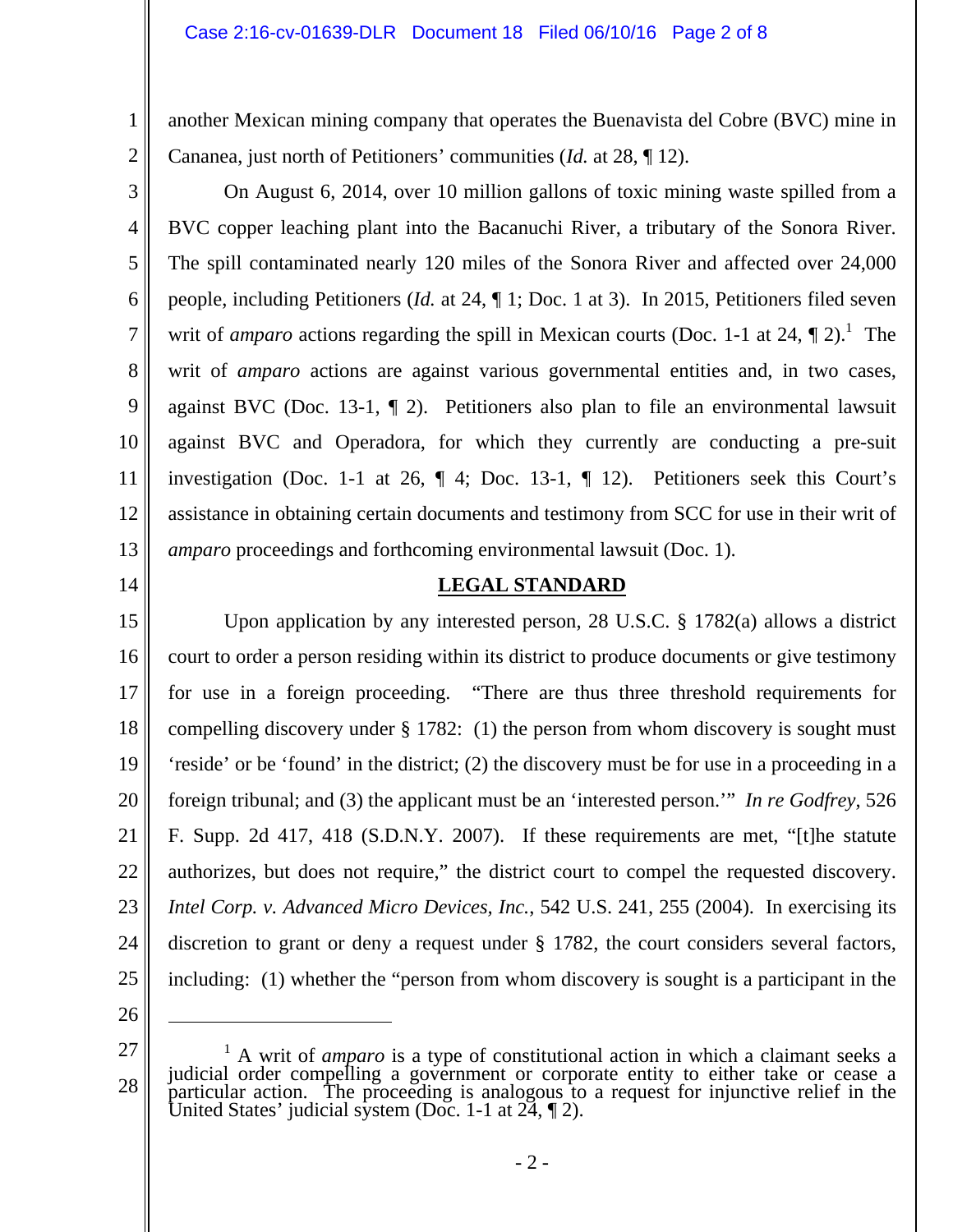1 2 3 4 5 6 7 8 9 10 11 foreign proceeding;" (2) the nature and character of the foreign proceeding, and whether the foreign court is receptive to judicial assistance from the United States; (3) whether the request is an attempt to circumvent foreign proof-gathering restrictions; and (4) whether the discovery request is "unduly intrusive or burdensome." *Id.* at 264-66. The court may also consider whether the requested materials are located outside the United States. *See Four Pillars Enter. Co., Ltd. v. Avery Dennison Corp.*, 308 F.3d 1075, 1079-80 (9th Cir.  $2002$ ).<sup>2</sup> In weighing these factors, the court must be mindful of "the twin aims of the statute: providing efficient means of assistance to participants in international litigation in our federal courts and encouraging foreign countries by example to provide similar means of assistant to our courts." *In re Metallgesellschaft AG*, 121 F.3d 77, 79 (2d Cir. 1997) (internal quotations and citation omitted).

12

# **DISCUSSION**

#### 13 **A. Statutory Requirements**

14 15 16 17 18 19 20 Petitioners meet the statutory requirements for invoking § 1782. They are interested persons because they are parties to the pending writ of *amparo* actions and will be parties in the forthcoming environmental lawsuit. Petitioners seek documents and testimony for use in these proceedings, which are being conducted in Mexican courts. Finally, Petitioners request discovery from SCC, a corporation headquartered in this District. Accordingly, the Court is authorized to grant Petitioners' request if it deems the request appropriate and if doing so will serve the twin aims of the statute.

21

 $\overline{a}$ 

<sup>22</sup>  23 24 25 26 27 28 <sup>2</sup> Whether extraterritorial discovery is categorically barred under § 1782 is the Whether extraterritorial discovery is categorically barred under § 1782 is the subject of disagreement among federal courts. *Compare In re Gemeinschaftspraxis*, No. Civ. M19-88 (BSJ), 2006 WL 3844464, at \*5 (S.D.N.Y. Dec. 29, 2006) ("[A]bsent any express statutory language, the location of the documents at issue should at most be a discretionary consideration . . . .") *with In re Godfrey*, 526 F. Supp. 2d at 423-24 (concluding that § 1782 should be limited to discovery within the United States) *and In Re Microsoft Corp.*, 428 F. Supp. 2d 188, 194 n.5 (S.D.N.Y. 2006) ("[Section] 1782 does not authorize discovery of documents held abroad."). The Ninth Circuit has not addressed whether § 1782 is territorially limited, but has at least endorsed considering the location of the requested materials as a discretionary factor. *See Four Pillars*, 308 F.3d at 1079-80; *Astronics Adv. Electronics Sys. Corp. v. Lufthansa Technik AG*, 561 F. App'x. 605, at \*606 (9th Cir. 2014). Absent contrary guidance from the Ninth Circuit or the Supreme Court, this Court will not impose requirements that are not found within the statutory text and, instead, will consider the extraterritorial location of any requested documents as a discretionary factor.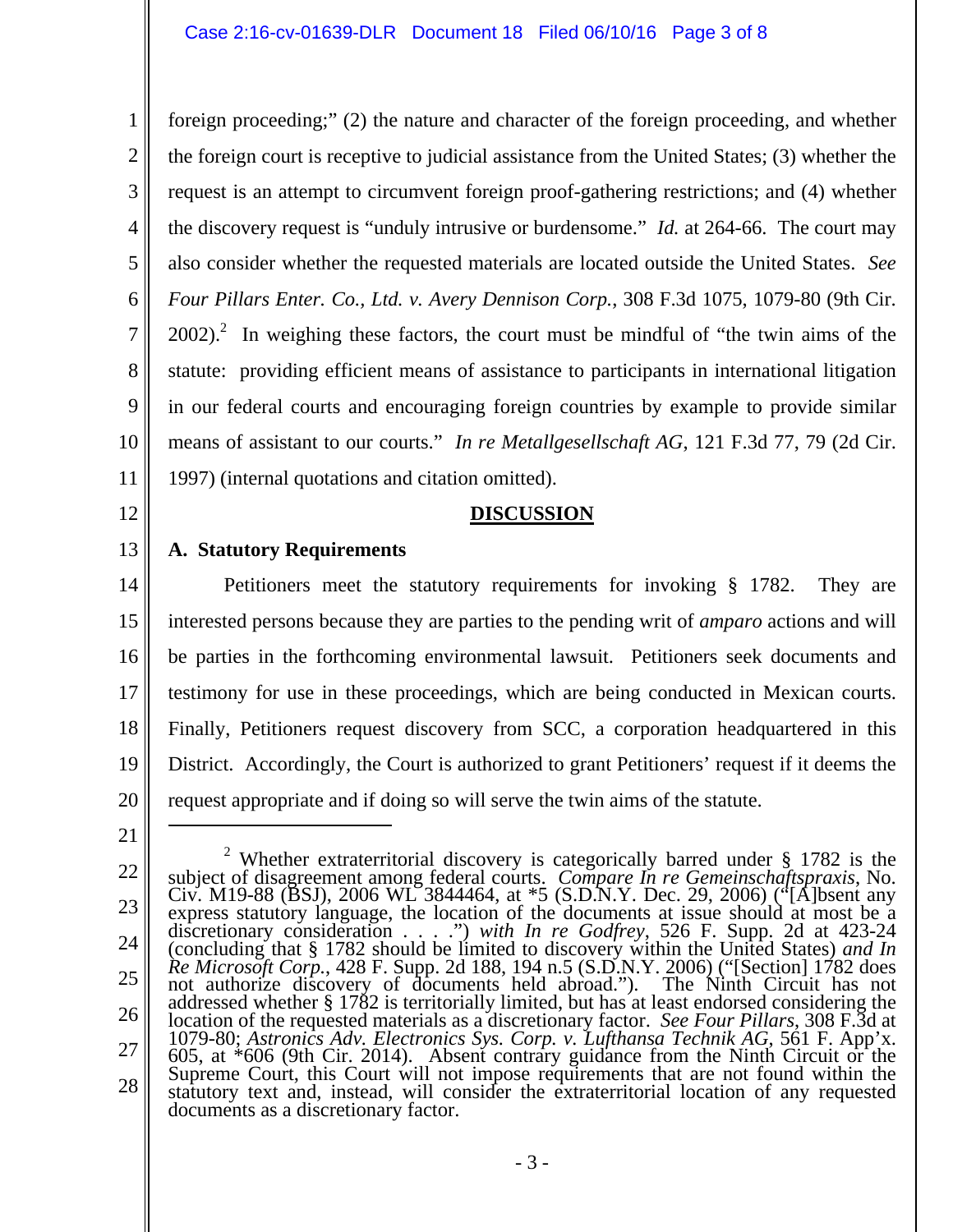### **B. Discretionary Factors**

1

2 3 4 5 6 7 8 9 10 11 12 13 14 15 16 17 18 19 Two of the discretionary factors favor Petitioners. First, SCC is not a participant in any of the foreign proceedings. Five of the seven writ of *amparo* actions are brought only against Mexican governmental entities (Doc. 13-1, ¶ 2). Although two of its Mexican subsidiaries—BVC and Operadora—are parties or prospective parties to some of the Mexican proceedings, SCC is not. Moreover, according to Mexican attorney Luis Miguel Cano, who submitted two declarations in support of Petitioners' Application, SCC "will not and cannot be a party to the environmental lawsuit," because Mexican "environmental responsibility law does not permit . . . a lawsuit against a parent corporation of the responsible entities," (*Id.*, ¶ 12). Second, Petitioners have adequately shown that the Mexican proceedings are still in the proof-gathering stages and that the Mexican courts are receptive to judicial assistance from the United States. Cano explains that "[u]nder the *amparo* system, judges are willing to admit a wide variety of evidence brought to them by a party and obtained by other means," and that "in each of the *amparo* actions . . . the litigation is at a point in which [Petitioners] can still present evidence to the tribunal," (*Id.*, ¶¶ 3-4). Regarding the environmental lawsuit, Cano states "the general rule is that the bulk of evidence supporting a case must be presented when the lawsuit is filed," (*Id.*, ¶ 8). Because the environmental lawsuit has not yet been filed, it follows that Mexican courts will be receptive to evidence gathered now.

20 21 22 23 24 25 26 27 28 The remaining factors, however, caution against granting the full extent of Petitioners' request, especially given the likely location of some of the requested materials. Petitioners' proposed Request for Production of Documents (Document Request) and Notice of Rule 30(b)(6) Deposition (30(b)(6) Notice) define "SCC" to include "any company directly or indirectly controlled by, or under common control with SCC," including "all operating companies, joint ventures, divisions and/or units, controlled directly or indirectly by SCC," (Doc. 1-1 at 6, 17). Additionally, the Document Request and 30(b)(6) Notice define "Possession, Custody or Control" to include the possession, custody, or control of SCC's subsidiaries (*Id.* at 5-6, 18). Minera,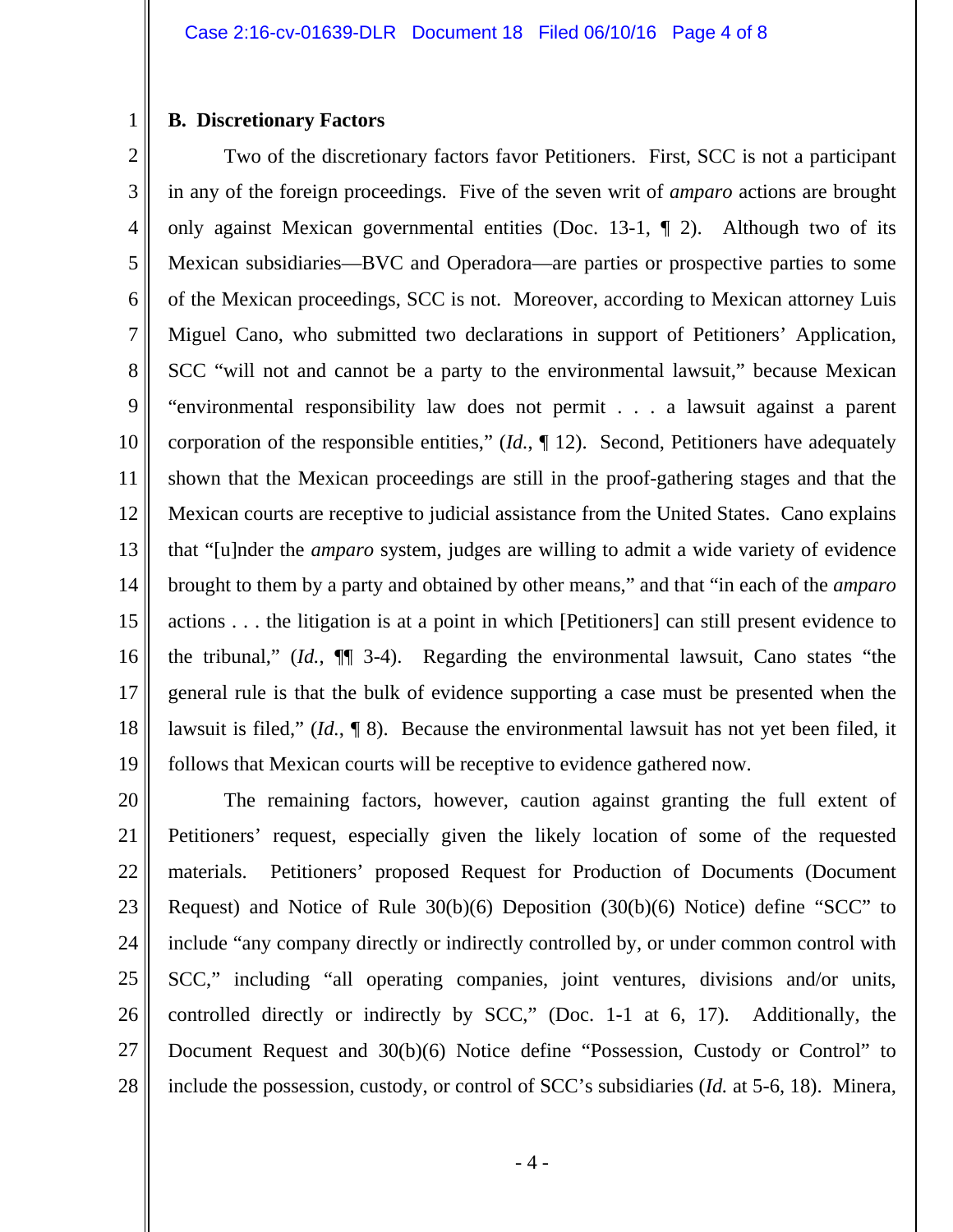## Case 2:16-cv-01639-DLR Document 18 Filed 06/10/16 Page 5 of 8

1 2 3 4 5 6 7 8 9 10 11 12 13 14 15 16 Operadora, and BVC fall under these broad definitions. According to the declaration of Gregory Evans, SCC's attorney, "[a]ll of the documents requested in the Document Requests relate to events and communications that look place entirely in Mexico," (Doc. 12-2,  $\P$  4). Based on his knowledge of SCC's corporate structure,<sup>3</sup> Evans states that "all or nearly all documents responsive to the Document Requests would be located in Mexico and would be held by Operadora . . .," (*Id.*). Moreover, Evans states that the 30(b)(6) Notice would require SCC "to produce a representative of SCC, or its subsidiaries, that can testify as to events that took place entirely in Mexico," and that based on his knowledge of SCC's corporate structure, "it is likely that SCC would have to designate a corporate officer of Operadora . . . . That person would likely be a Mexican national," (*Id.*, ¶ 6). Petitioners themselves suggest that at least some of the materials they have requested are located extraterritorially (Doc. 13-1, ¶ 9 ("[T]he documents requested are not *all* in the possession of Operadora . . . ." (emphasis added)). In its current form, Petitioners' Application likely seeks some materials located outside the United States, and potentially testimony from a Mexican national. This weighs against granting Petitioners' full request.<sup>4</sup>

17 18 19 20 21 22 23 Further, to the extent some of the requested materials are in the custody of Operadora or BVC, Petitioners have not adequately explained why they should be permitted to circumvent Mexican proof-gathering restrictions and obtain the information indirectly from SCC in the United States. Cano informs the Court that "both BVC and Operadora have appealed [Petitioners'] efforts to seek information from the government regarding any alleged environmental remediation that took place after the August 6, 2014 spill," (Doc. 13-1, ¶ 10; *see also Id.*, ¶ 15 ("BVC and Operadora are both actively

24

 $\overline{a}$ 

25 26

<sup>&</sup>lt;sup>3</sup> Petitioners suggest that Evans' declaration in unreliable because it is based solely on his knowledge of SCC's corporate structure, (Doc. 13 at 4, 7), yet Cano likewise relies<br>on his knowledge of SCC's corporate structure to contend that some of the requested<br>materials are in the possession of SCC, (Doc.

<sup>27</sup>  28 <sup>4</sup> Indeed, because Petitioners' Application defines SCC to encompass Minera, Operadora, and BVC, it does not seek materials solely from a person residing in this District; SCC's Mexican subsidiaries are not headquartered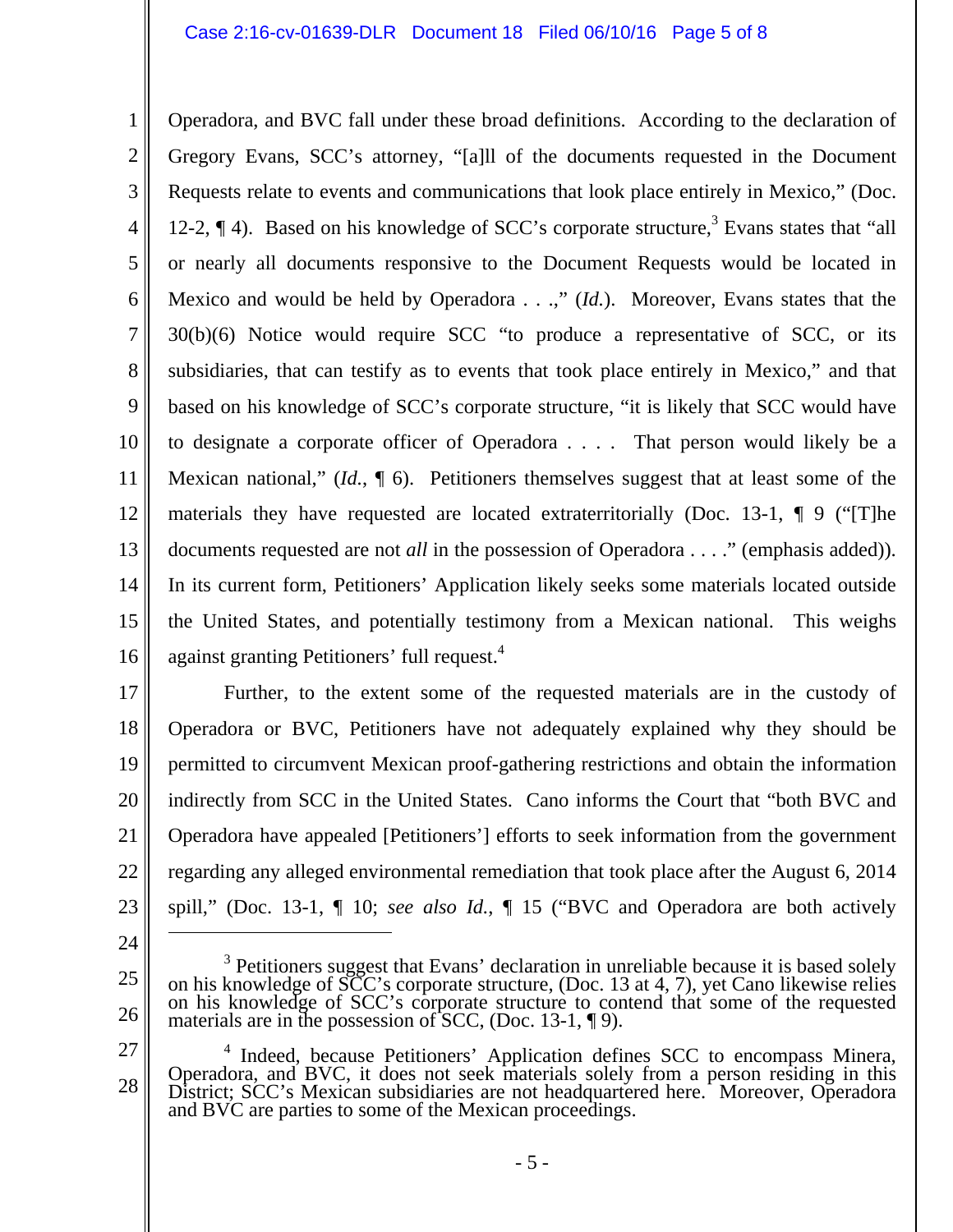## Case 2:16-cv-01639-DLR Document 18 Filed 06/10/16 Page 6 of 8

1 2 3 4 5 6 7 8 9 10 11 12 13 14 15 16 appealing [Petitioners'] right to obtain certain information from government sources.")). Although Petitioners are taking steps to obtain some of this information through Mexican proof-gathering procedures, they do not explain why it would be appropriate for this Court to undermine that process, including any appeals by Operadora or BVC, by ordering production indirectly from SCC in the United States. That foreign proofgathering procedures are more burdensome does not, alone, justify this Court's intervention. Moreover, although Cano states that he is "not aware of any mechanism by which a court would approve to conduct any investigations prior to the filing of the lawsuit similar to what is being asked of SCC in this Application," (*Id.*, ¶ 13), he does not explain why he cannot seek information from BVC through the Mexican courts in the context of the two writ of *amparo* proceedings to which BVC presently is a party, nor does Cano address the other Mexican proof-gathering mechanisms described by attorney Juan Carlos Bolaños Silva in his declaration submitted in support of SCC's opposition brief, (Doc. 12-1, ¶¶ 8-17, 19). In sum, these circumstances suggest that Petitioners' request might be motivated, at least in part, by a desire to circumvent less favorable or more onerous proof-gathering restrictions in Mexico.

17 18 19 Finally, SCC contends that Petitioners' discovery requests are unduly burdensome to the extent they require SCC to obtain materials possessed by its foreign subsidiaries for production in the United States. Specifically, Evans' explains:

> Responding to the Document Requests would be expensive and time-consuming. SCC would have to first obtain the conduct searches for documents responsive to the thirteen<br>separate categories listed in the Document Requests. SCC<br>would then have to transfer any potentially relevant<br>documents to the United States and engage U.S. attorne Spanish, to determine if any documents would be protected from production by U.S. discovery rules.

25 26

20

21

22

23

24

(Doc. 12-2,  $\P$  5).<sup>5</sup> The Court agrees. See Krestrel Coal Pty. Ltd. v. Joy Global, Inc., 362  $\overline{a}$ 

<sup>27</sup> 

<sup>28</sup>  <sup>5</sup> Notably, SCC does not argue that the discovery requests would be unduly <sup>5</sup> Notably, SCC does not argue that the discovery requests would be unduly burdensome if limited to materials possessed by SCC and located in the United States. Instead, during oral argument counsel for SCC suggested that SCC would be amenable to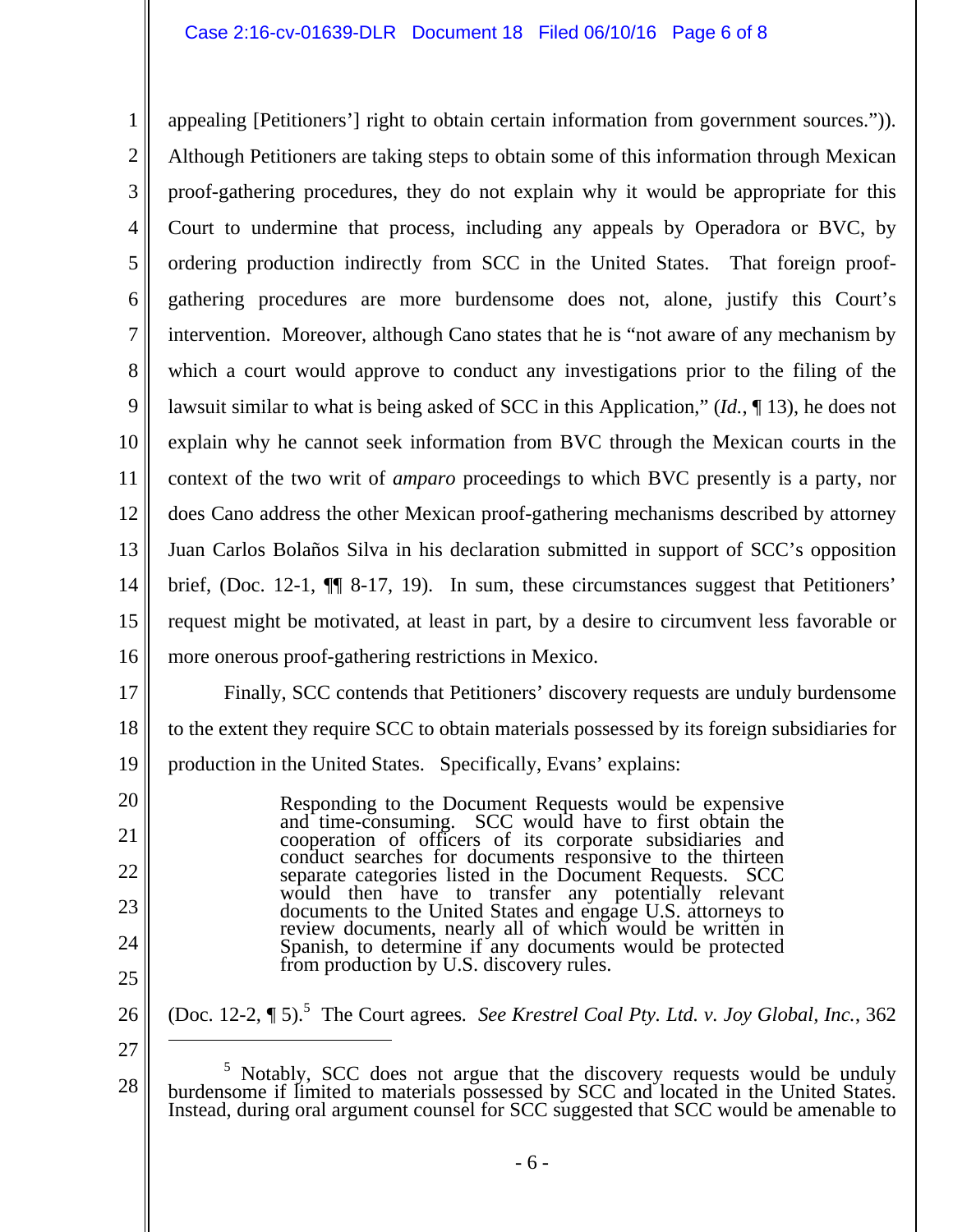F.3d 401, 402-03 (7th Cir. 2004) (reversing § 1782 order that required documents to be shipped from foreign jurisdictions to the United States, only to be returned again for use in the foreign proceeding); *In re Kreke Immobilien KG*, No. 13 Misc. 110 (NRB), 2013 WL 5966916, at  $*7$  (S.D.N.Y. Nov. 8, 2013) (same).

5 6 7 8 9 10 11 12 13 14 15 16 17 Petitioners suggest that the Court limit production to documents that are readily accessible to SCC employees in the United States, should it conclude that the extraterritorial discovery is inappropriate (Doc. 13 at 7-8, n.5). During oral argument, SCC indicated that it would be amendable to such a request. Accordingly, the Court will grant Petitioners' Application only to the extent it seeks materials that are readily accessible to SCC employees in the United States. The Court is mindful, however, that electronically stored information (ESI) presents special circumstances. During oral argument, the parties appeared to dispute the ease with which SCC could access ESI, and the manner in which the location of ESI should be determined. The Court lacks sufficient information about SCC's electronic storage and accessibility capability to craft an appropriate discovery order. Accordingly, the parties are directed to meet and confer regarding the production of responsive ESI, and to submit to the Court a joint proposed Document Request and a joint proposed 30(b)(6) Notice that are territorially limited.

18 **IT IS ORDERED** that Petitioners' Application, (Doc. 1), is **GRANTED IN PART** as explained herein.

20 21 22 23 24 // // // // //

19

1

2

3

4

25 //

26

//

//

27

28

cooperating with a request that is territorially limited.